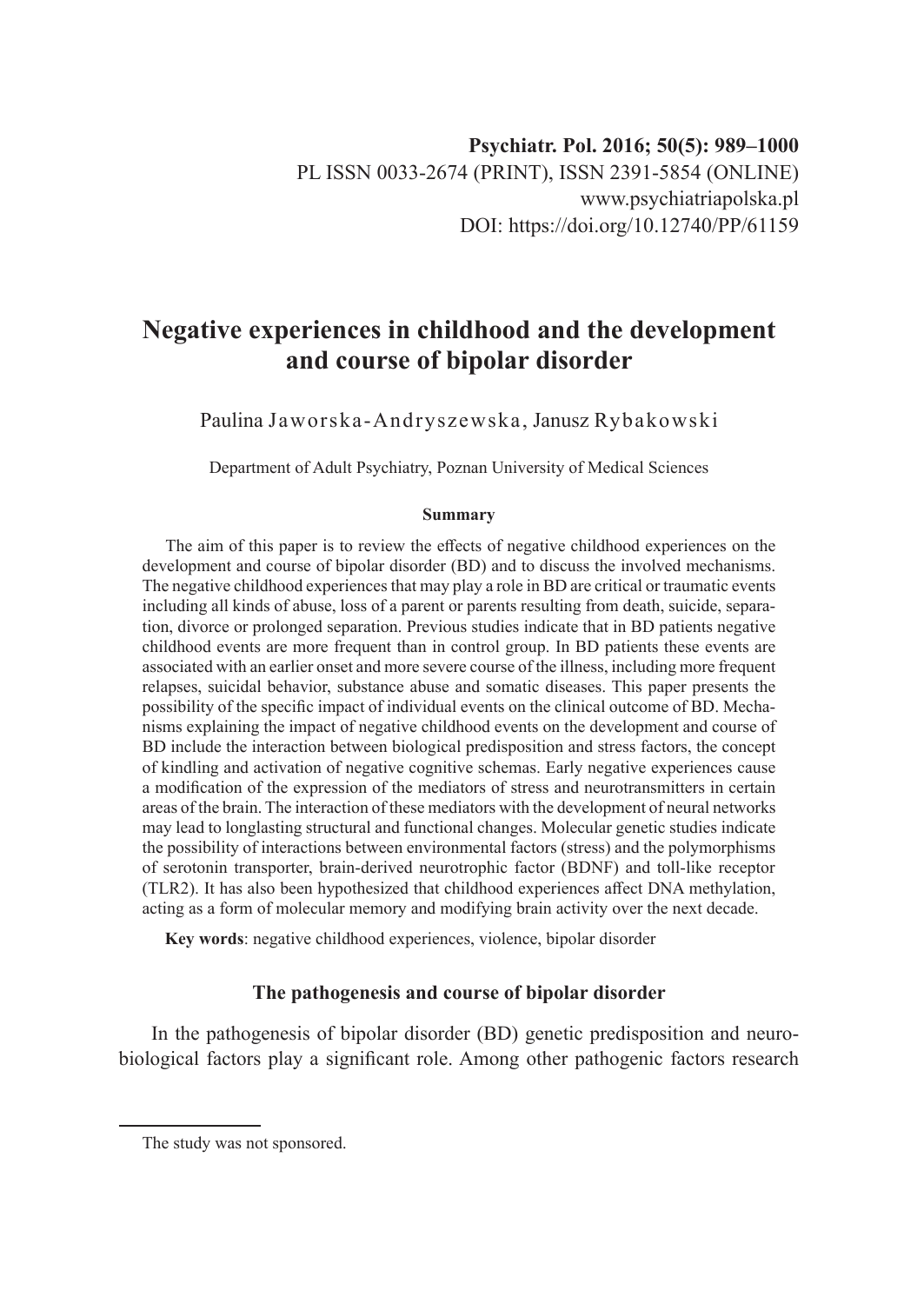points to the importance of life events. At the same time, a good deal of research in this area is related to recurrent depression but fewer studies have been carried out on bipolar disorder. Previous studies suggest that different types of events in childhood are associated with bipolar disorder in adulthood. Stressful events both in the early stages of development and in adulthood alike may give rise to a predisposition to affective disorders [1].

In the journal "Psychiatria Polska", a recent review of research on the role of life events in bipolar disorder was published in 2013 [2]. The authors discuss the role of life events such as psychological traumas, loss of important members of the family in childhood and adolescence, some years before and immediately preceding the first episode of the illness. In addition to stressful events, positive developments were taken into account, which, according to the authors, may be associated with the occurrence of a manic episode. The relationship between the vulnerability of personality and the presence of stressful events are also described.

The course of bipolar disorder is extremely varied. Kraepelin wrote: "It is possible to give numerous examples of the course of manic-depressive illness but one is never able to fully describe its diversity" (as cited in: [1]). The course of bipolar disorder is influenced by many factors, including genetic predisposition, specific clinical picture, medical treatment as well as family and social circumstances. Many studies have shown, however, that the clinical picture of bipolar disorder may also be affected by childhood trauma [3]. Negative experiences in childhood may be important in the development and clinical course of mental disorders in adulthood and patients with mental disorders often report a history of abuse during childhood [4, 5].

What count as negative events in childhood will vary depending on the theoretical concept. According to Hans Selye's theory of stress, stress is a specific biological reaction common to all organisms, occurring in interaction with various types of environmental stimuli [6]. Traumatic experience is understood as a stressor associated with neurobiological changes in the central nervous system. In modern psychiatry negative childhood experiences are events described as critical, stressful, traumatic or significant [2]. Among these negative events are: the experience of sexual abuse, physical abuse, emotional abuse, loss of parents, as well as other experiences that meet the criteria for the diagnosis of posttraumatic stress disorder (PTSD). At the same time, studies show that trauma is not alone in influencing the formation of mental illness, but experience of neglect and excessive discipline in the family of origin may be relevant stressors to the formation of mental illness [7].

The main aim of this paper is to review the most important research on the role of traumatic childhood experiences in the formation and development of bipolar disorder, published in the last 20 years. The second aim is to discuss mechanisms explaining the impact of negative experiences in childhood on the formation and course of bipolar disorder, in particular, the neurobiological mechanisms. In contrast to the last review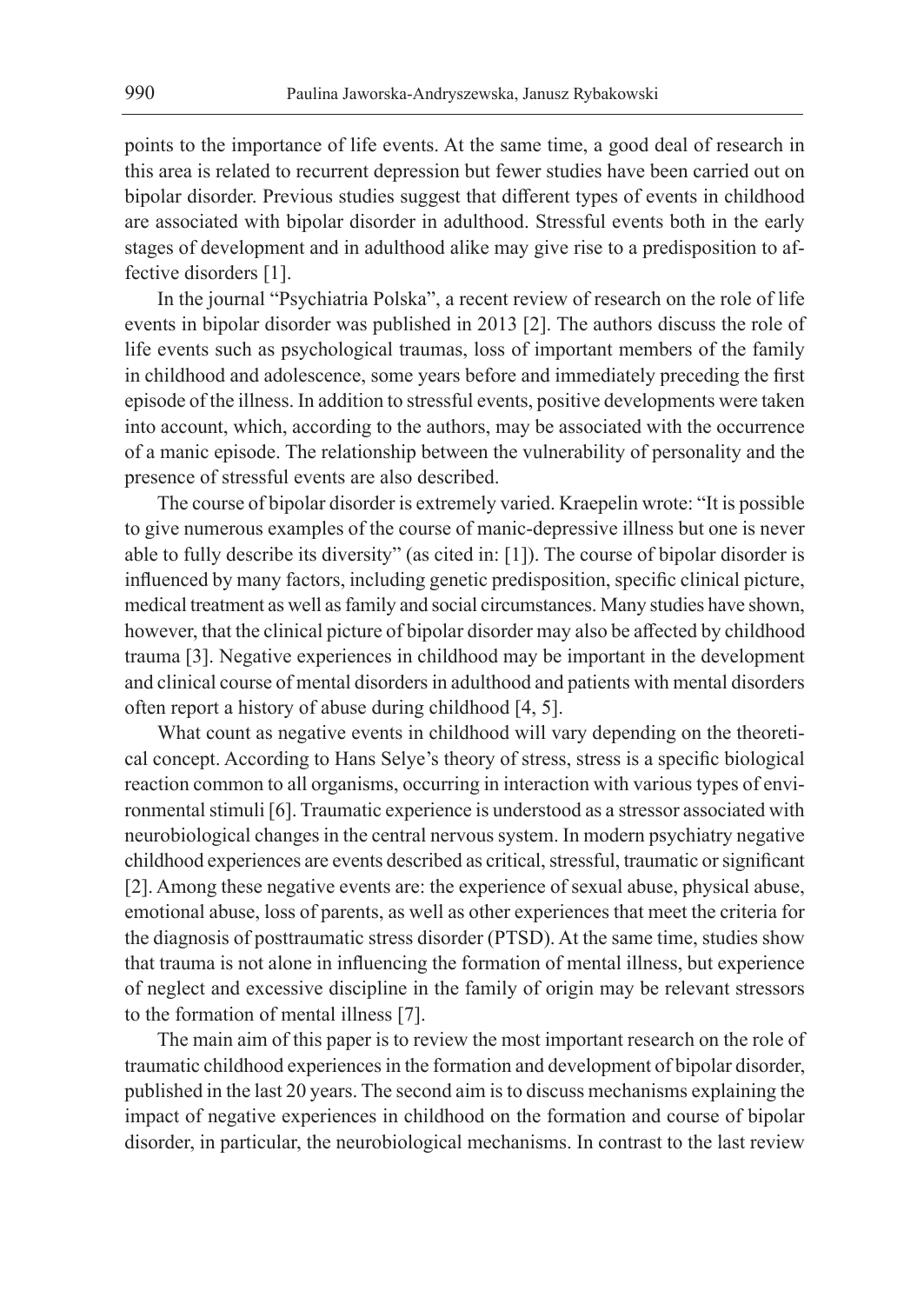of studies on the role of life events in bipolar disorder, which appeared in 2013, in this paper, only those adverse events that occurred during childhood were taken into account. In addition, the paper includes studies on these events and their mechanisms, which appeared in the last two years.

## **The impact of negative childhood experiences on the development and course of bipolar disorder**

Most research on the role of negative experiences in childhood on bipolar disorder dates back to childhood in a retrospective. This research indicates that different types of events in childhood are associated with bipolar disorder in adulthood.

Many studies have revealed that patients with bipolar disorder experienced negative events in childhood more often than healthy subjects [3–5, 8]. A study on a group of 206 patients with bipolar disorder and 94 control subjects showed that the bipolar patients experienced significantly more complex traumas during childhood (63%) than the control group (33%) [5]. Among the childhood events that may have an impact on the incidence of bipolar disorder are early loss of a parent or prolonged separation from parents. It has been found that such an event increases almost four-fold the risk of depression in the future, and 2.6-fold increase in the risk of developing bipolar disorder. This association was noticed in cases of a parent's death or a patient's separation from a parent before the age of 17 [9].

There are indications that in bipolar disorder, traumatic childhood is associated with different clinical features of the disorder, such as: early onset of the illness, rapid cycling [3, 10], a significant number of mood episodes during lifetime [11], suicidal behavior [3, 10–13] and psychotic symptoms [14, 15]. A systematic review carried out by Daruy-Filho et al. [8] showed that abuse and neglect in childhood in patients with bipolar disorder are associated with an earlier onset of the illness, the occurrence of suicidal behavior and substance abuse. In patients with bipolar disorder (BD) who experienced this kind of negative events as children, more episodes of affective symptoms may be observed in the course of the illness. The episodes were also more severe, there was a greater number of comorbid disorders, and worse response to treatment [8].

There are also reports of a relationship between negative experiences in childhood, and occurrence of suicide attempts [16]. One study conducted by Hoertel et al. showed that all types of adverse experiences in childhood (sexual abuse, physical abuse, emotional abuse, neglect) are associated with the risk of suicide and an early first suicide attempt. At the same time, however, it was sexual abuse that was most strongly associated with the risk of suicide. In this context the importance of epigenetic modification is also stressed as a mechanism that explains the link with the increased risk of suicide in people with a history of childhood trauma [16].

Knowledge regarding the way specific types of negative experiences in childhood are associated with the clinical outcome of the illness remains poor [3] and there is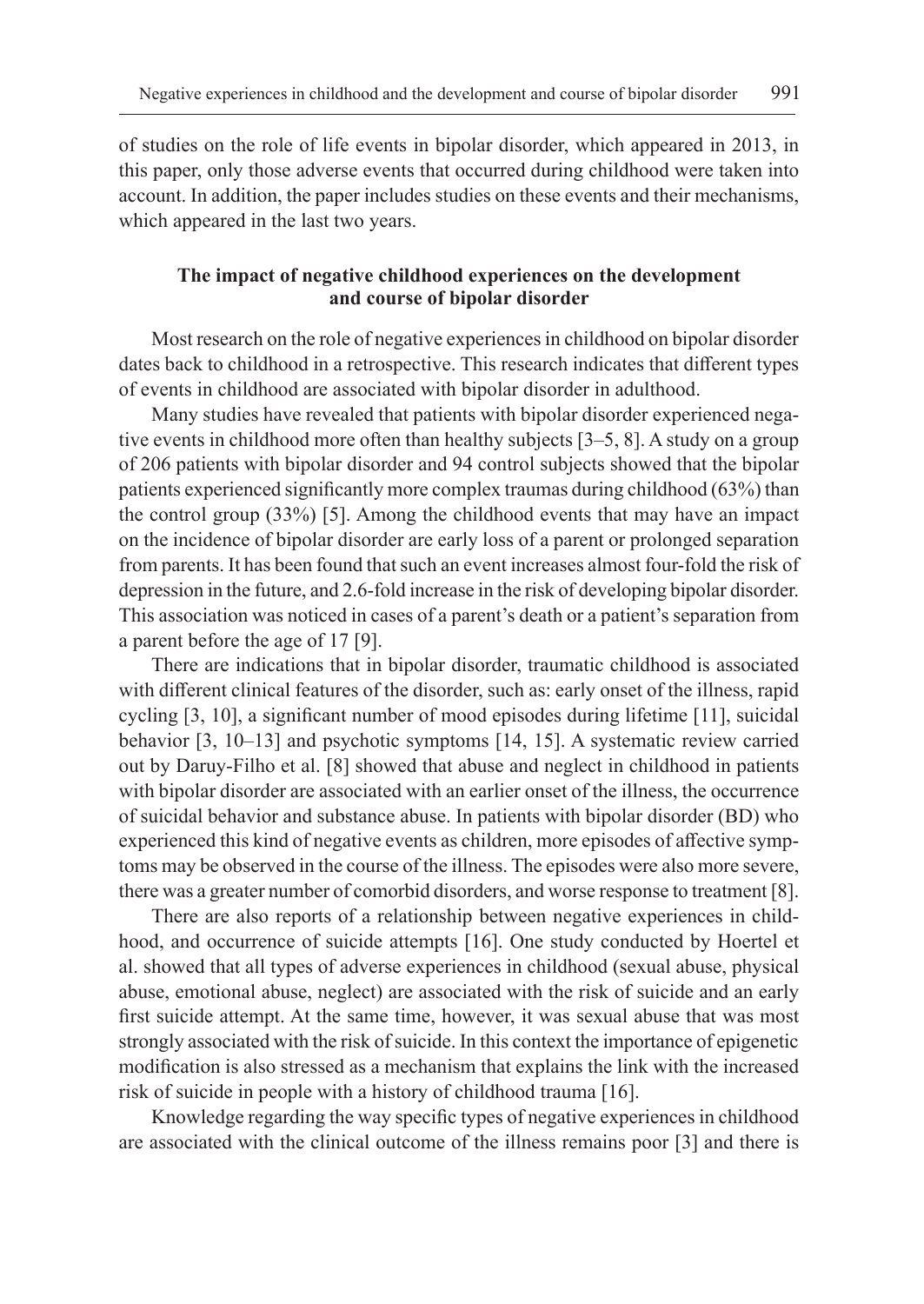little research on the role of specific types of emotional abuse and emotional and physical neglect in bipolar disorder [8]. There are many indications that physical and sexual abuse are the strongest predictors of unfavorable clinical outcome of bipolar disorder [8, 17].

Experiencing physical abuse in childhood is probably most strongly associated with an unfavorable course of bipolar disorder [8,17] resulting in, among other things, an earlier onset of the illness, delay in making a diagnosis and beginning treatment as well as rapid-cycling [8, 10, 11, 18, 19]. The relationship between physical abuse, and the occurrence of psychotic symptoms [3, 14, 15] and suicide attempts has been observed [12, 13, 16, 19]. Some researchers suggest that this type of negative experience is associated with more severe manic episodes and more hospitalizations [19]. Patients experiencing physical abuse often suffer from posttraumatic stress disorder (PTSD) [20] and often abuse psychoactive substances [10, 11, 20].

Besides of physical abuse, sexual abuse appears to be a significant predictor of unfavorable clinical outcome of bipolar disorder [8, 17]. Sexual abuse in childhood has been associated with early onset of the illness [3, 19], delayed treatment [19] and BD with rapid cycling [3, 10, 19]. Those who have experienced childhood sexual abuse are more likely to report suicide attempts [3, 10, 12, 13, 16, 19], and their episodes are characterized by a higher incidence of psychotic symptoms [14, 15, 21] and an increased severity of manic episodes [19]. As with physical abuse, sexual abuse is related to comorbidity of PTSD and addiction to psychoactive substances [3, 10, 11, 19, 20, 22].

Another study showed that patients who experienced stressful events in childhood in the form of sexual and physical abuse were characterized by a worse functioning before the onset of the illness and were more likely to discontinue therapy [23]. Etain et al. [3] carried out a study on a group of 587 patients with bipolar disorder, and it showed that the incidence of childhood sexual abuse was associated with an earlier onset of the illness, suicide attempts, rapid cycling and abuse of cannabis [3]. At the same time, Upthegrove et al. [15] studied a group of 2,019 patients and found that the experiences associated with the occurrence of sexual abuse in childhood were associated with a higher incidence of mood-congruent psychotic symptoms.

A review of research carried out by Daruy-Filho et al. suggests that there are few studies that seek to establish a connection between emotional abuse and emotional and physical neglect and the course of bipolar disorder [8]. At the same time, however, the above-mentioned study by Etain et al. suggests that the experience of trauma in childhood is associated with susceptibility to bipolar disorder [5]. In addition, they revealed that the strongest relationship is that between the experience of emotional abuse and bipolar disorder. Patients reported more frequent and more severe forms of negative treatment. The result of this study suggests that this type of experience, in particular emotional abuse, may be a risk factor for bipolar disorder, although a causal relationship cannot be demonstrated [5]. The above-mentioned study showed that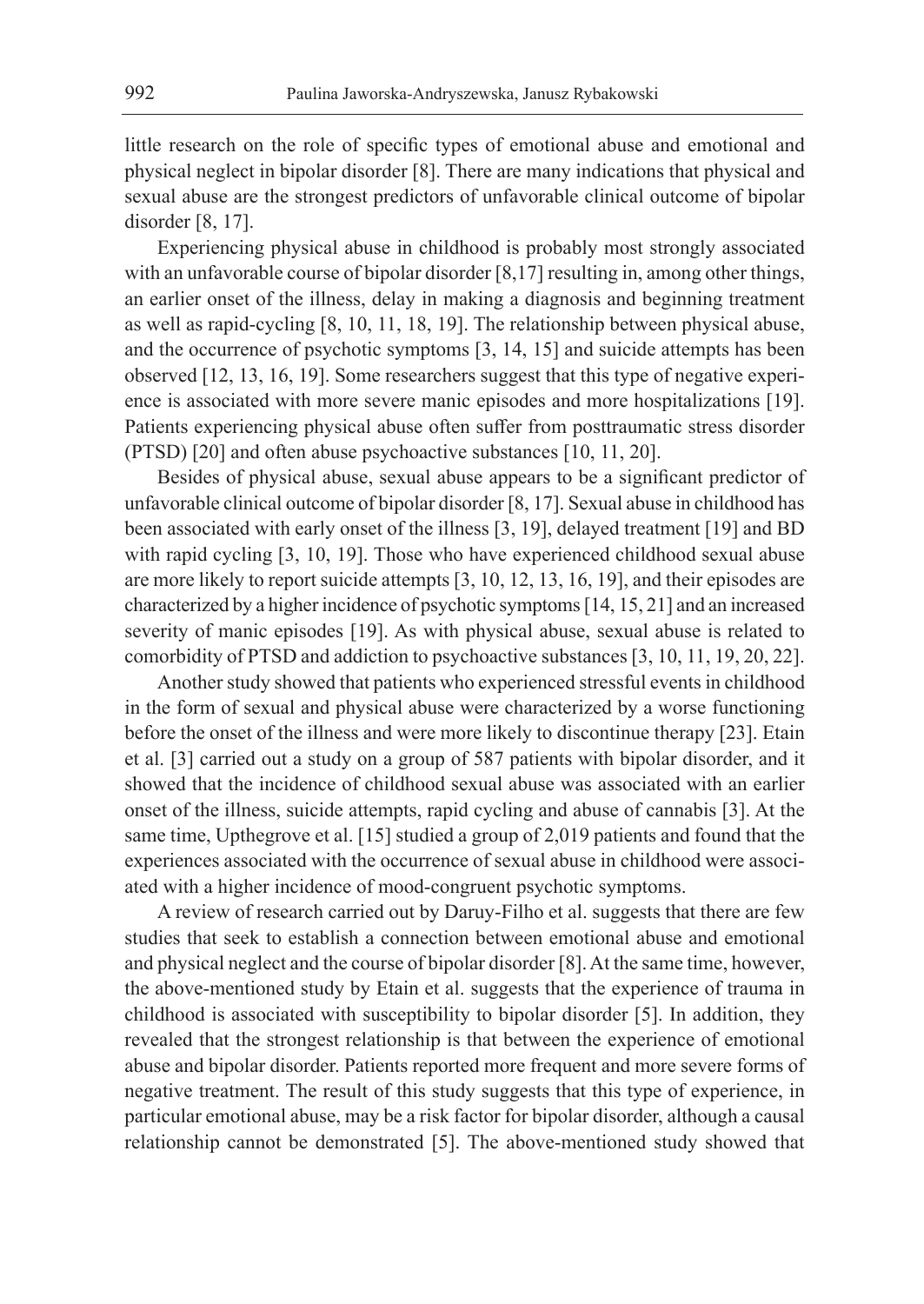the prevalence of childhood emotional abuse was associated with an earlier onset of the illness, suicide attempts, rapid-cycling, more depressive episodes, more episodes of mania and hypomania and the abuse of cannabis [3]. On the other hand, neglect in childhood was associated with early-onset bipolar disorder [24]. Garno et al. also noted that emotional abuse was related to drug abuse and rapid cycling. Research conducted by Garno et al. showed that 51% of bipolar patients reported childhood abuse and neglect, 37% – experienced emotional abuse, 24% – experienced physical abuse, 24% – experienced emotional neglect, 21% – experienced sexual abuse, and 12% – experienced physical neglect [10].

Research conducted by Kessing et al. on a group of 1,565 patients diagnosed with manic or mixed episode, showed that the suicide of the mother (at least 20 years before the first hospitalization) increased more than five-fold the likelihood of hospitalization for a manic or mixed episode [25].

However, many studies treated various forms of negative experiences as a single phenomenon or did not distinguish forms of abuse [8]. The authors unanimously emphasize that negative experiences in childhood are associated with early-onset bipolar disorder, more episodes of depression and more severe manic and depressive symptoms [10]. In contrast, other studies have shown that negative experiences in childhood in the form of both physical and sexual abuse are associated with a higher incidence of comorbid psychiatric disorders such as alcohol abuse, PTSD or panic attacks [11]. At the same time, however, the researchers emphasize that the experience of physical and sexual abuse is associated with more suicide attempts [13], a poor response to therapy [23, 26] and psychotic symptoms [14]. Etain et al. revealed that the earlier onset of the illness, suicide attempts, rapid-cycling and a greater number of depressive episodes in the course of the illness are associated with the experience of at least one type of trauma be it emotional abuse, sexual abuse or emotional neglect [3]. At the same time, however, multivariate analysis has shown that emotional and sexual abuse are both predictors of an early onset of the illness, suicide and abuse of marijuana, while sexual abuse is the strongest predictor of rapid-cycling, and emotional abuse was associated with more depressive, hypomanic and manic episodes [3].

Bipolar disorder is also linked with comorbid somatic diseases [27]. Post et al. [28] examined the influence of negative childhood events on the development of co-occurring disorders in bipolar patients. The results showed that a history of abuse and neglect in childhood is associated with a significant increase in the occurrence of a variety of somatic diseases in patients with bipolar disorder. An examination of 900 bipolar patients found that negative experiences in childhood, particularly physical, emotional and sexual abuse as well as parental mood disorders, substance abuse and suicidal tendencies are associated with comorbid somatic diseases. Patients with a history of physical abuse were more likely to suffer from: allergies, chronic fatigue syndrome, hypertension and hypotension. They also often experienced head injuries.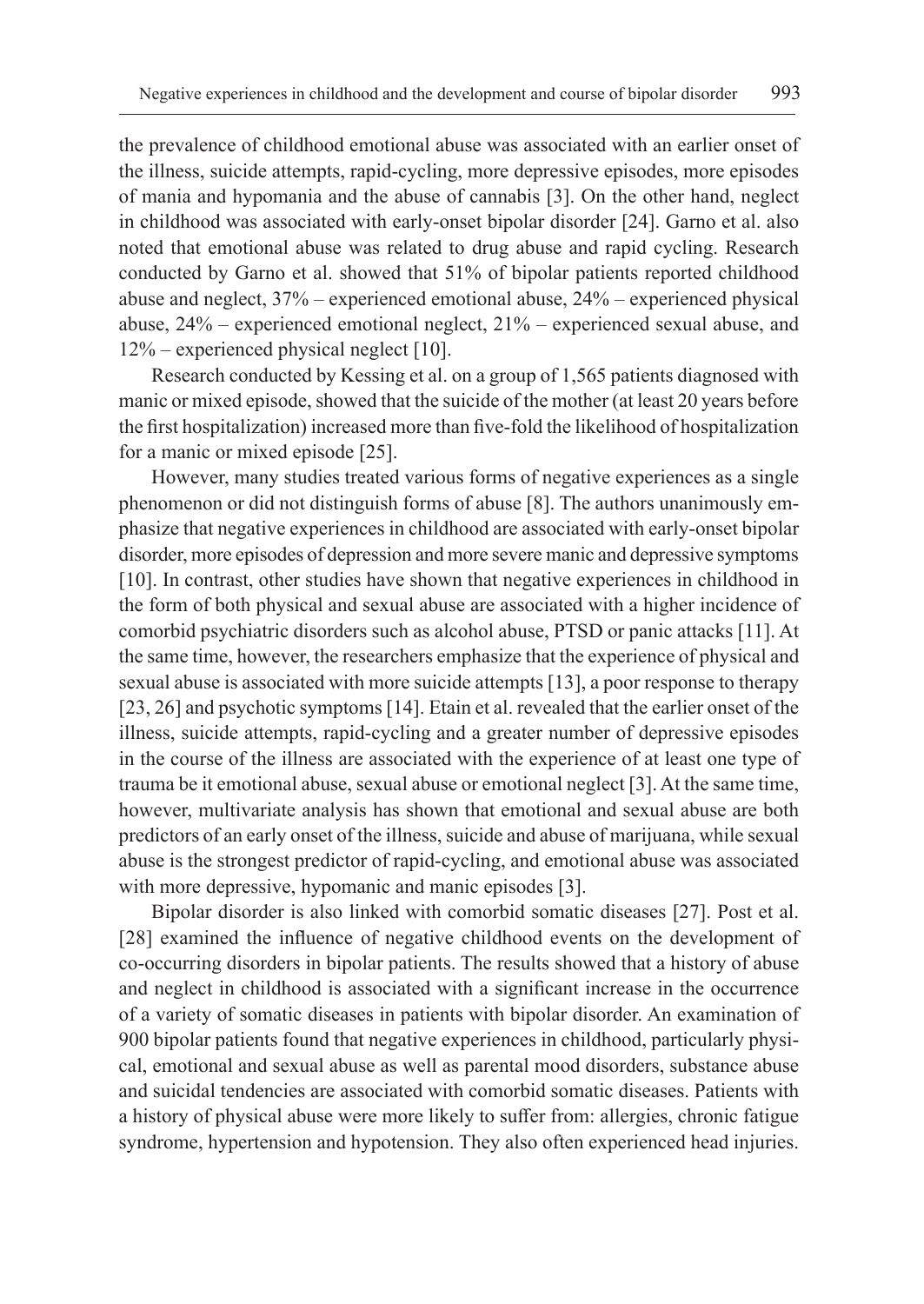Sexual abuse was associated with irritable bowel syndrome. Emotional abuse was associated with arthritis and migraine. These studies have shown a link between the overall result of negative experiences and the total number of somatic diseases, among which allergy, arthritis, asthma, chronic fatigue syndrome, menstrual disturbances, fibromyalgia, head injury, hypertension, hypotension and migraine were numbered [28].

The period between the first episode of bipolar disorder and treatment is an independent factor of adverse clinical outcome. Furthermore, the time between the first episode and treatment was significantly longer in patients with a history of physical and sexual abuse than those without such a history [28]. Better recognition of medical and psychiatric problems in connection with adverse events in childhood can, according to researchers, significantly facilitate early psychosocial and psychopharmacological interventions in children and adolescents at risk of BD and other somatic diseases. The researchers emphasize that social support, early intervention and other preventive procedures may also be helpful for those most at risk of bipolar disorder [28].

A summary of the influence of negative childhood experiences on clinical picture of BD is shown in Table 1 (at the end of the paper).

## **Mechanisms explaining the impact of the negative childhood experiences**

The interaction between a genetic predisposition and environmental factors plays an important role in modulating the early negative childhood experiences in the clinical course of bipolar disorder [29]. These relationships may be explained by the predisposition–stress model. The concept of interaction between predisposition to the disease and stress factors in relation to mental illness implies that initiation, as well as subsequent relapses and exacerbations occur as a result of factors causing mental stress imposed on the shaped predisposition to the illness [30]. Predisposition is mostly connected with genetic background, and under the influence of various factors (stressors), it changes into the biological predisposition [6]. The predisposition–stress model assumes that vulnerability to depression is increased as a result of a confrontation with repeated negative experiences. Chronic induction of stress axis may be understood as a biological exponent of vulnerability to depression. The importance of genetic predisposition and stress experienced in the early stages of development is emphasized, which results in dysregulation of stress axis and increased sensitivity to stressful events later in life [1].

According to Aaron Beck's cognitive theory, depression is caused by dysfunctional cognitions called the "depressive triad", while mania is considered to be a mirror image of depression with a positive triad of the cognitive self, the world and the future, and cognitive distortions. Beck claims that a specific way of thinking of given individual, in combination e.g., with the experience of loss, is a factor that makes a person prone to depression [31]. Studies show that adverse life events exacerbate affective symptoms [32]. Critical events activate dysfunctional cognitive patterns, resulting from negative childhood experiences. Thus, whether the stressful event will result in the occurrence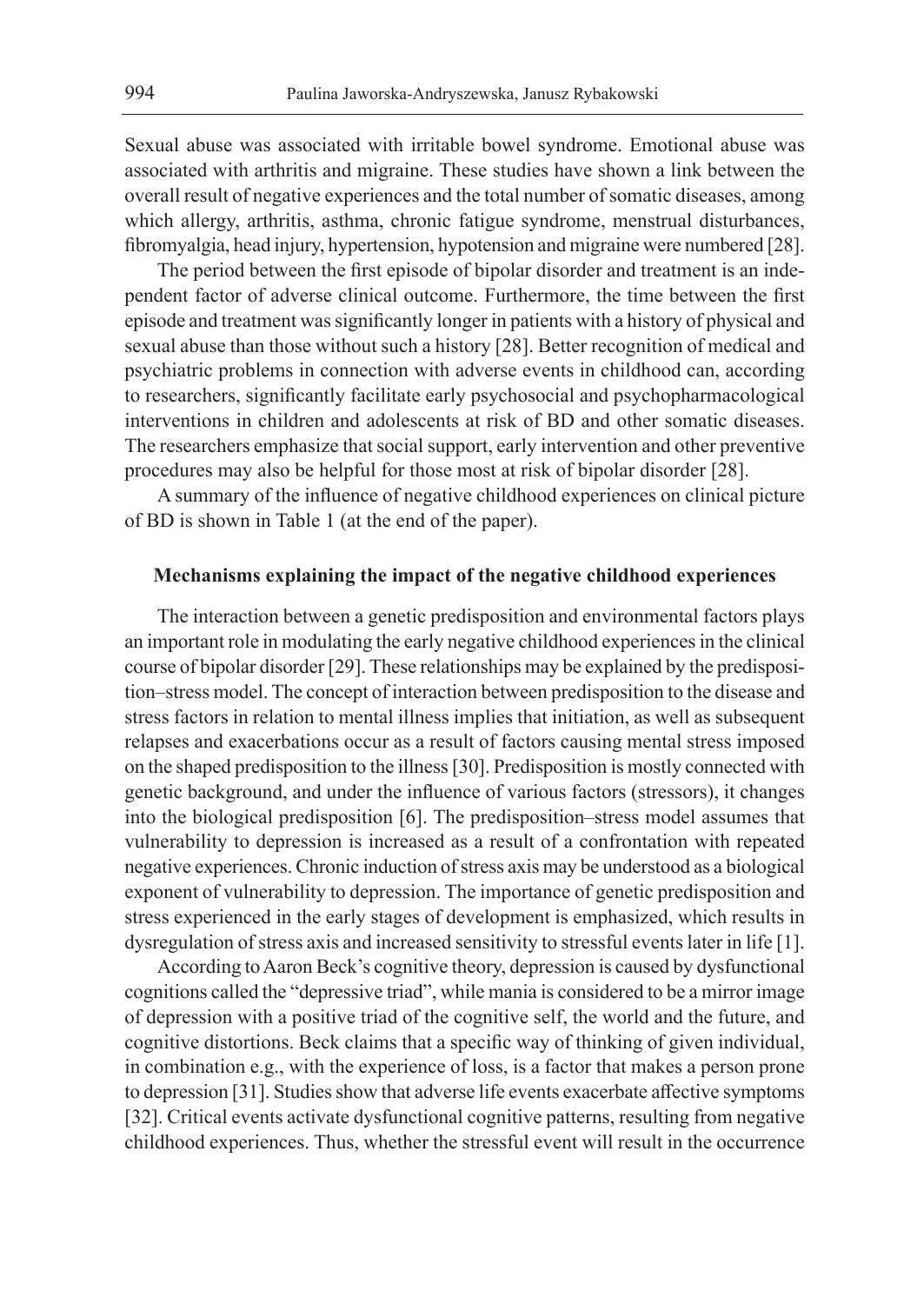of depression depends on the extent to which it corresponds with the cognitive schemas of the patient [31].

Another concept of depression is the theory of learned helplessness, originated by American psychologist, Martin Seligman. The learned helplessness model assumes that people with depressive states are characterized by helplessness in choosing the most appropriate response and an inability to avoid situations that entail punishment. According to this theory, a conviction arises in a person that, in difficult and unpleasant situation, they will not be able to deal with it [33]. Negative childhood experiences are a source of a belief that punishment and reward are independent of the choices they make, and therefore they are unable to learn the consequences of their own and other's behaviors. Thus, this theory assumes that what leads to depression are: the expectation of lack of control, the belief that something bad will occur or the belief that something good will not occur [33].

The concept of kindling was the first model of the development of bipolar disorder (BD), which takes into account both psychosocial (stress) and neurobiological factors in triggering episodes of the illness [34]. According to Robert Post, the proponent of the model, stressful events are the primary sensitizing agents. Neurobiological sensitization may thus be the result of childhood abuse or neglect and for further recurrences to occur, increasingly weak external triggers suffice, and finally as the illness progresses, episodes occur spontaneously, without the trigger of stressors. The phenomenon of kindling may in some way explain the relationship between negative childhood experiences and the incidence of depression and bipolar disorder in adulthood [35].

Susceptibility to emotional disorders, including depression results from the interaction between genes and the environment, particularly during developmental years. Negative experiences in early life provoke the release and modification of the expression of stress mediators and neurotransmitters within specific brain regions. The interaction of these mediators with the development of neurons and neural networks may lead to long-term structural and functional alterations [36].

The interaction between a genetic predisposition and stress factors is reflected in molecular-genetic studies. A review conducted by Karg et al [37] focused on the interaction between polymorphisms of the serotonin transporter (5-HTTLPR) gene and stress in the development of depression. The results of these studies suggest that there is a relationship between polymorphisms of this gene and an increased risk of depression due to the stress of maltreatment in childhood [37]. In addition, the interaction between the serotonin transporter gene and negative events causes the development of depression and suicide [38]. Brain-derived neurotrophic factor (BDNF) has been associated with the efficiency of cognitive function and the prevalence of depression due to stress factors [1]. The study also confirms the relationship between the BDNF genotype (Val66Met polymorphism) and stressful life events in bipolar disorder and show that BDNF may have a great impact on sensitivity to stress [39]. It was also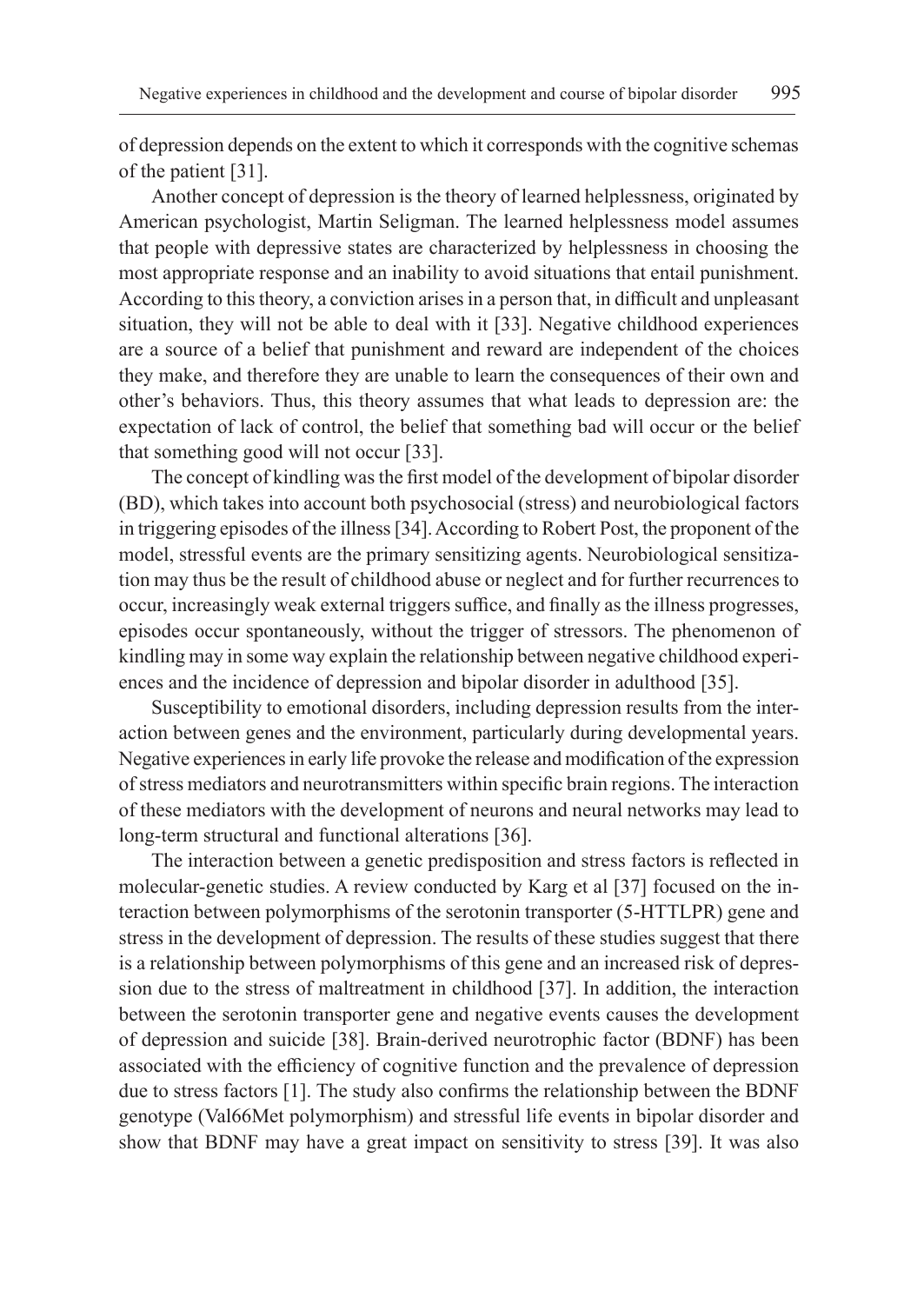shown that the dysfunction of the immune system may be an important mechanism linking childhood trauma to early-onset bipolar disorder. It was found that the negative impact of sexual abuse on the age of the onset of bipolar disorder may be intensified in carriers of a polymorphism of the TLR-2 rs3804099 gene, which is associated with the activity of the immune system [29].

Canadian researchers have described the concept of neurobiological consequences of negative childhood events associated with aberrant DNA methylation, forming a sort of molecular memory [40]. The researchers showed that the epigenetic mechanisms, and in particular DNA methylation, reflect a molecular form of memory which may modify the function of the brain for a time, and also serve as biomarkers of behavioral phenotypes associated with childhood abuse. DNA methylation is the main substrate that causes neurobiological consequences of negative life experiences, thus exacerbating the negative patterns of behavior and the risk of psychopathology.

## **Concluding remarks**

As it has been shown in this paper, the role of stressors in the form of negative experiences in childhood in the pathogenesis of bipolar disorder is significant. Traumatic experiences in the early stages of development may modulate the functioning of the central nervous system, which, combined with a genetic predisposition may be responsible for the formation and course of bipolar disorder. Negative childhood events may be responsible for more frequent occurrence of bipolar disorder, as well as a number of elements related to a more severe clinical course.

The results of the research point to a necessity to carry out a thorough interview, taking into account negative childhood experience. This is important for the therapeutic management of patients with bipolar disorder. Bear in mind that these patients have a more severe course of the illness (e.g., rapid cycling), early onset of the illness, increased risk of drug and substance abuse and more frequent suicide attempts, are less responsive to treatment, have symptoms of PTSD, and consequently have a greater predisposition to relapse. For this reason, the key issue is to introduce adequate psychotherapy and pharmacotherapy to prevent the development of other disorders and possible subsequent recurrences.

It is necessary to conduct further research on the role of negative childhood experiences in the pathogenesis and course of bipolar disorder integrating both psychological and biological approaches. Particularly interesting are the results of genetic-molecular research which may contribute to a better explanation of the biological mechanisms associated with the impact of traumatic childhood events on the incidence and clinical features of bipolar disorder.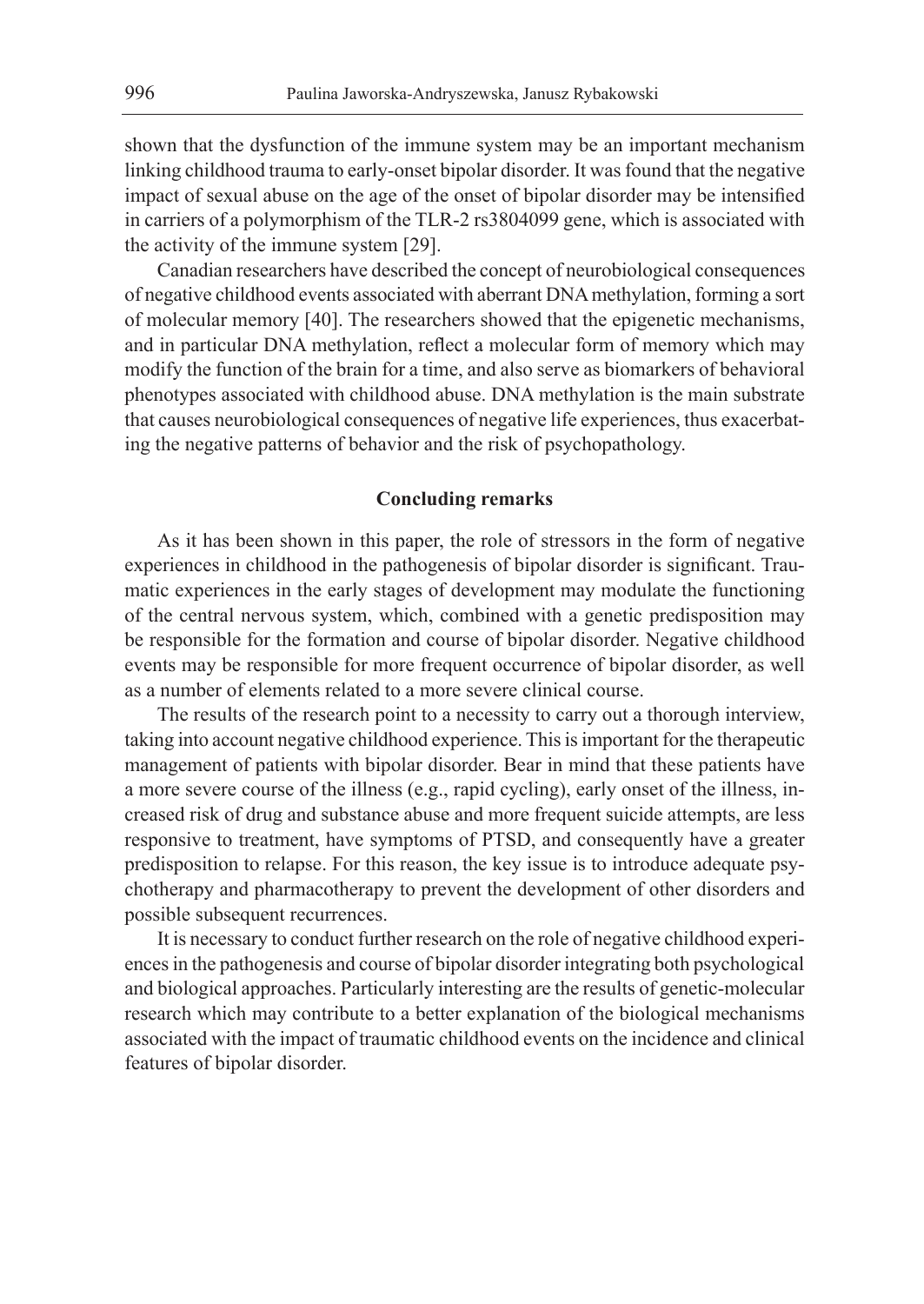#### **References**

- 1. Rybakowski J. *Oblicza choroby maniakalno-depresyjnej*. Pozna: Termedia Publishing House; 2009.
- 2. Kasprzak M, Kiejna A. *Badania nad rolą wydarzeń życiowych w zaburzeniu afektywnym dwubiegunowym*. Psychiatr. Pol. 2013; 47; 875–885.
- 3. Etain B, Aas M, Andreassen OA, Lorentzen S, Dieset I, Gard S. et al. *Childhood trauma is associated with severe clinical characteristics of bipolar disorder*. J. Clin. Psychiatry 2013; 74(10): 991–998.
- 4. Etain B, Henry C, Bellivier F, Mathieu F, Leboyer M. *Beyond genetics: childhood affective trauma in bipolar disorder*. Bipolar Disord. 2008; 10: 867–876.
- 5. Etain B, Mathieu F, Henry C, Raust A, Roy I, Germain A. et al. *Preferential association between childhood emotional abuse and bipolar disorder*. J. Trauma. Stress. 2010; 23(3): 376–383.
- 6. Landowski J. *Biologiczne mechanizmy stresu*. In: Bilikiewicz A, Pużyński S, Rybakowski J, Wciórka J. ed. *Psychiatria*. Vol. 1. Wroclaw: Urban & Partner; 2002. p. 179–190.
- 7. Read J, van Os J, Morrison AP, Ross CA. *Childhood trauma, psychosis and schizophrenia: a literature review with theoretical and clinical implications*. Acta Psychiatr. Scand. 2005; 112: 330–350.
- 8. Daruy-Filho L, Brietzke E, Lafer B, Grassi-Oliveira R. *Childhood maltreatment and clinical outcomes of bipolar disorder*. Acta Psychiatr. Scand. 2011; 124(6): 427–434.
- 9. Agid O, Shapira B, Zislin J, Ritsner M, Hanin B, Murad H. et al. *Environment and vulnerability to major psychiatric illness: a case control study of early parental loss in major depression, bipolar disorders and schizophrenia*. Mol. Psychiatry 1999; 4: 163–172.
- 10. Garno J, Goldberg J, Ramirez P, Ritzler B. *Impact of childhood abuse on the clinical course of bipolar disorder*. Br. J. Psychiatry 2005; 186: 121–125.
- 11. Brown GR, Mcbride L, Bauer MS, Williford WO. *Impact of childhood abuse on the course of bipolar disorder: a replication study in U.S. veterans*. J. Affect. Disord. 2005; 89: 57–67.
- 12. Leverich GS, Altshuler LL, Frye MA, Suppes T, Keck PE, McElroy SL. et al. *Factors associated with suicide attempts in 648 patients with bipolar disorder in the Stanley Foundation Bipolar Network*. J. Clin. Psychiatry 2003; 64: 506–515.
- 13. Mcintyre RS, Soczynska JK, Mancini D, Lam C, Woldeyohannes HO, Moon S. et al. *The relationship between childhood abuse and suicidality in adult bipolar disorder*. Violence Vict. 2008; 23: 361–372.
- 14. Hammersley P, Dias A, Todd G, Bowen-Jones K, Reilly B, Bentall RP. *Childhood trauma and hallucinations in bipolar affective disorder: preliminary investigation*. Br. J. Psychiatry 2003; 182: 543–547.
- 15. Upthegrove R, Chard C, Jones L, Gordon-Smith K, Forty L, Jones I. et al. *Adverse childhood events and psychosis in bipolar disorder*. Br. J. Psychiatry 2015; 206: 191–197.
- 16. Hoertel N, Franco S, Wall MM, Oquendo MA, Wang S, Limosin F. et al. *Childhood maltreatment and risk of suicide attempt: a nationally representative study*. J. Clin. Psychiatry 2015; 76: 916–923.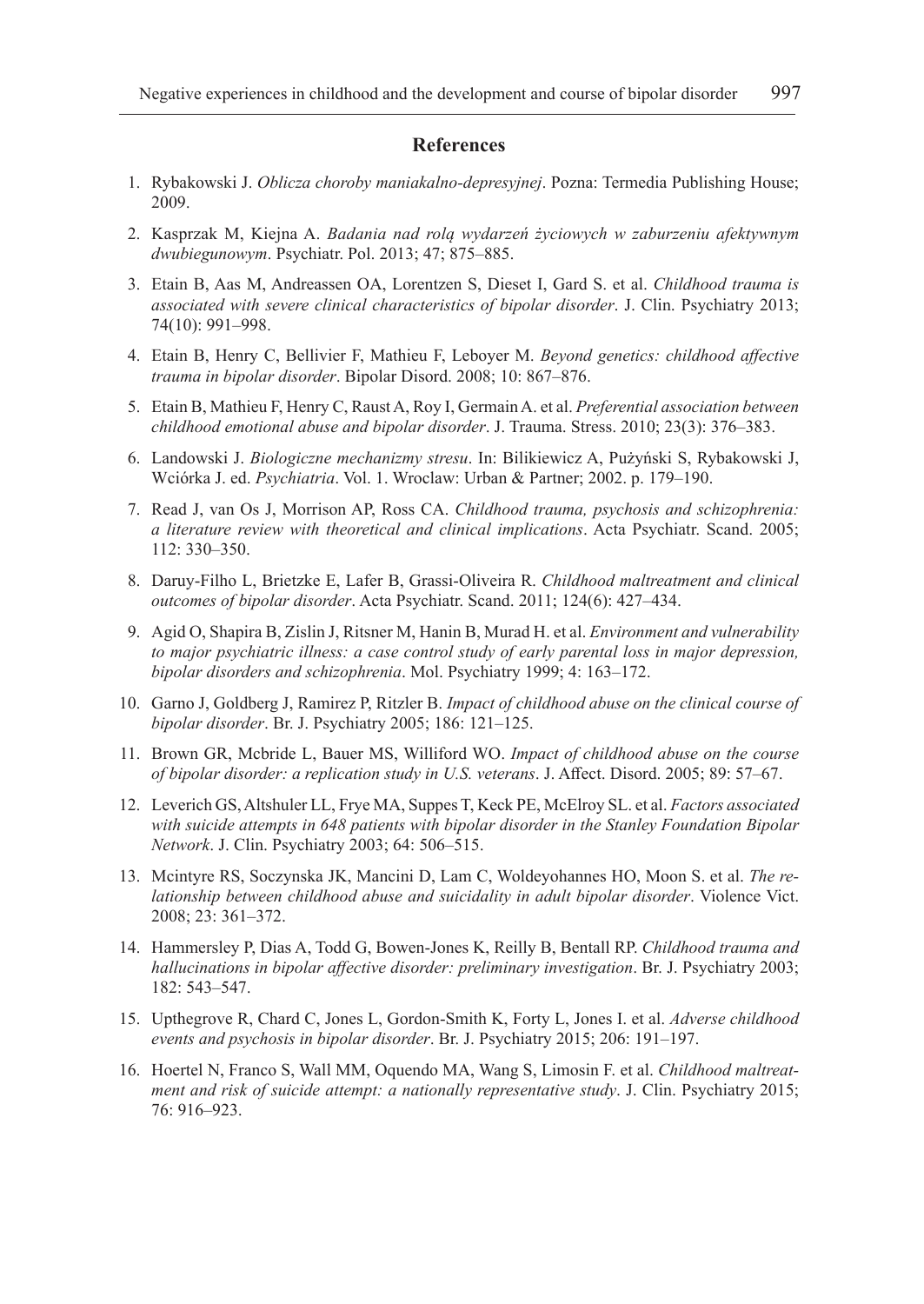- 17. Fisher H, Hosang G. *Childhood maltreatment and bipolar disorder: A critical review of the evidence*. Mind Brain 2010; 1: 750–785.
- 18. Maguire C, Mccusker CG, Meenagh C, Mulholland C, Shannon C. *Effects of trauma on bipolar disorder: the mediational role of interpersonal difficulties and alcohol dependence*. Bipolar Disord. 2008; 10: 293–302.
- 19. Leverich GS, Mcelroy SL, Suppes T, Keck PE, Denicoff KD, Nolen WA. et al. *Early physical and sexual abuse associated with an adverse course of bipolar illness*. Biol. Psychiatry 2002; 51: 288–297.
- 20. Goldstein BI, Strober MA, Birmaher B, Axelson DA, Esposito-Smythers C, Goldstein TR. et al. *Substance use disorders among adolescents with bipolar spectrum disorders*. Bipolar Disord. 2008; 10: 469–478.
- 21. Maniglio R. *The impact of child sexual abuse on the course of bipolar disorder: a systematic review*. Bipolar Disord. 2013; 15: 341–358.
- 22. Goldberg JF, Garno JL. *Development of posttraumatic stress disorder in adult bipolar patients with histories of severe childhood abuse*. J. Psychiatr. Res. 2005; 39: 595–601.
- 23. Conus P, Cotton S, Schimmelmann BG, Berk M, Daglas R, McGorry PD. *Pretreatment and outcome correlates of past sexual and physical trauma in 118 bipolar I disorder patients with a first episode of psychotic mania*. Bipolar Disord. 2010; 12: 244–252.
- 24. Dienes KA, Hammen C, Henry RM, Cohen AN, Daley SE. *The stress sensitization hypothesis: understanding the course of bipolar disorder*. J. Affect. Disord. 2006; 95: 43–49.
- 25. Kessing LV, Agerbo E, Mortensen PB. *Major stressful life events and other risk factors for first admission with mania*. Bipolar Disord. 2004; 6(2): 122–129.
- 26. Marchand WR, Wirth L, Simon C. *Adverse life events and pediatric bipolar disorder in a community mental health setting*. Community Ment. Health J. 2005; 41: 67–75.
- 27. Jerrel JM, McIntyre RS, Tripathi A. *A cohort study of the prevalence and impact of comorbid medical conditions in pediatric bipolar disorder*. J. Clin. Psychiatry 2010; 71: 1518–1525.
- 28. Post R, Altshuler L, Leverich GS, Frye MA, Suppes T, McElroy SL. et al. *Role of childhood adversity in the development of medical co-morbidities associated with bipolar disorder*. J. Affect. Disord. 2013; 147: 288–294.
- 29. Oliveira J, Etain B, Lajnef M, Hamdani N, Bennabi M, Bengoufa D. et al. *Combined effect of TLR2 gene polymorphism and early life stress on the age at onset of bipolar disorders*. PLoS One 2015; 10: 1–13.
- 30. Rybakowski, J. *Czynniki stresowe w etiologii schizofrenii*. Post. Psychiatr. Neurol. 2002; 11: 19–26.
- 31. Beck AT, Rush AJ, Shaw BF, Emery G. *Cognitive therapy of depression*. New York: The Guilford Press; 1979.
- 32. Johnson SL, Miller I. *Negative life events and time to recovery from episodes of bipolar disorder*. J. Abnorm. Psychol. 1997; 106: 449–457.
- 33. Seligman MEP, Walker EF, Rosenhan DL. rozdz. 7 Zaburzenia nastroju, *Zaburzenia nastroju*. In: *Psychopatologia*. Seligman MEP, Walker EF, Rosenhan DL. ed. Poznań: Zysk i S-ka Publishing House; 2003. p.268-323.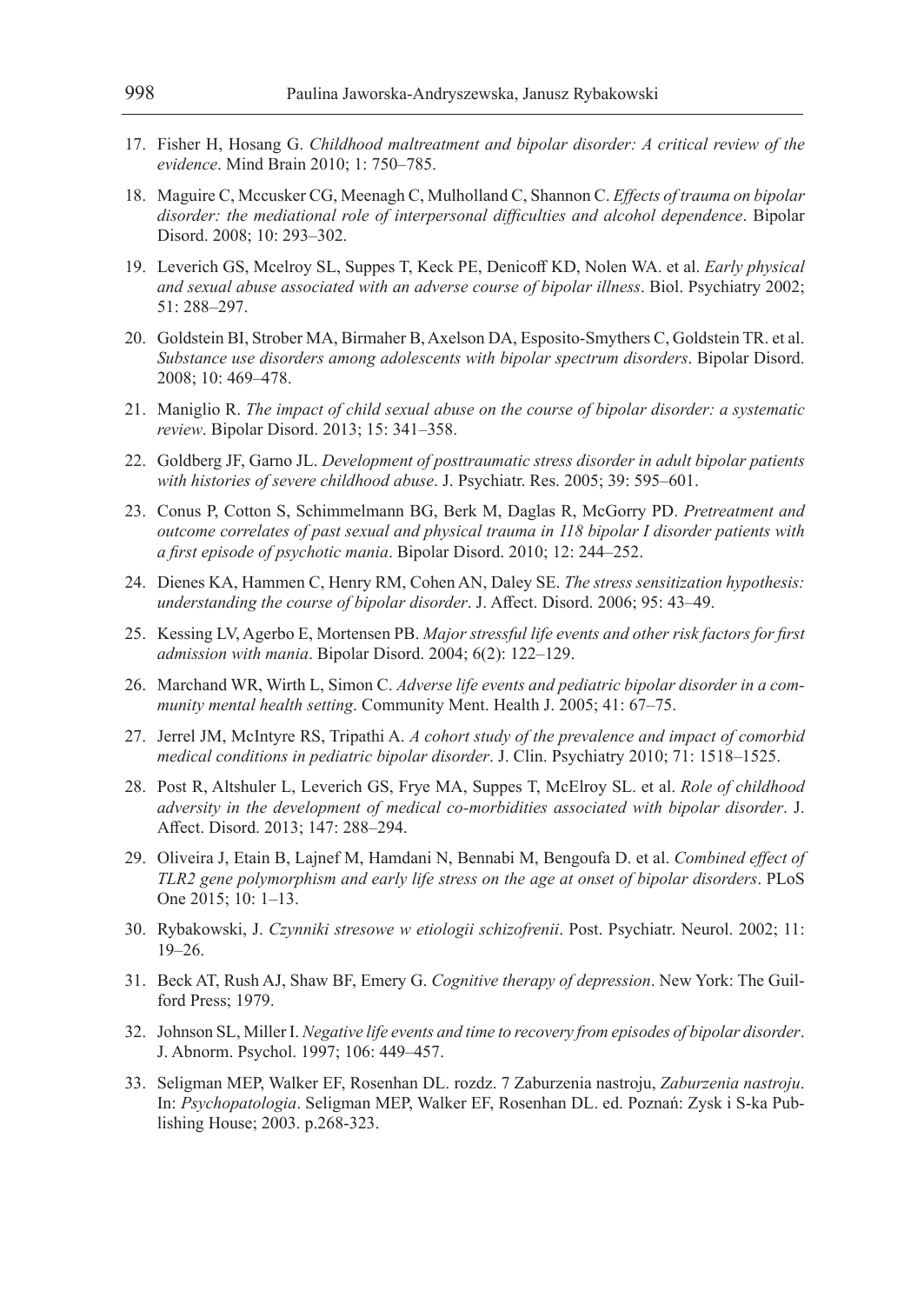- 34. Ferensztajn E, Rybakowski J. *Etapy przebiegu choroby afektywnej dwubiegunowej*. Psychiatr. Pol. 2012; 46(4): 613–626.
- 35. Post RM. *Transduction of psychosocial stress into the neurobiology of recurrent affective disorder*. Am. J. Psychiatry 1992; 149: 999–1010.
- 36. Chen Y, Baram TZ. *Toward understanding how early-life stress reprograms cognitive and emotional brain networks*. Neuropsychopharmacology 2016; 41(1): 197–206.
- 37. Karg K, Burmeister M, Shedden K, Sen S. *The serotonin transporter promoter variant (5-HT-TLPR), stress, and depression meta-analysis revisited*. Arch. Gen. Psychiatry 2011; 5: 444–454.
- 38. Caspi A, Sugden K, Moffitt T, Taylor A, Craig IW, Harrington H. et al. *Influence of life stress on depression: moderation by a polymorphism in the 5-HTT gene*. Science 2003; 301 (5631): 386–389.
- 39. Hosang G, Shiles C, Tansey K, McGuffin P, Uher R. *Interaction between stress and the BDNF Val66Met polymorphism in depression: a systematic review and meta-analysis*. BMC Medicine 2014; 12(1): 1–11.
- 40. Lutz PE, Almeida D, Fiori LM, Turecki G. *Childhood maltreatment and stress-related psychopathology: The epigenetic memory hypothesis*. Curr. Pharm. Des. 2015; 21: 1413–1417.

Address: Paulina Jaworska-Andryszewska Department of Adult Psychiatry Poznan University of Medical Sciences 60-572 Poznań, Szpitalna Street 27/33